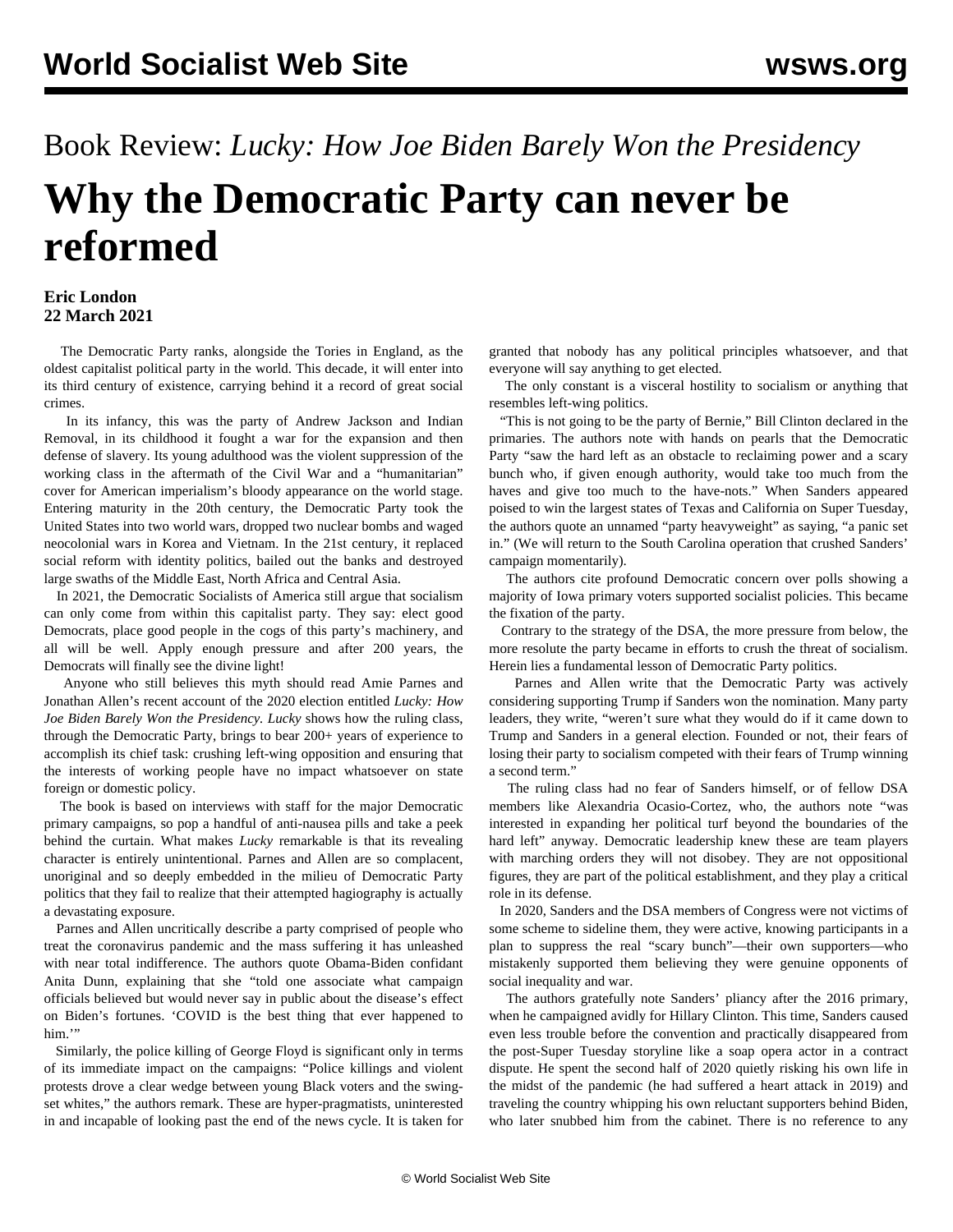concessions Sanders was able to gain from Biden after winning 10 million votes in the primaries.

 Identity politics was the torpedo that sank Bernie Sanders' campaign. Parnes and Allen comment that "Unlike Trump, who used race to define his political tribe, Biden had used it as a fulcrum."

 There is some truth behind this thoughtless comment—identity politics *was* a fulcrum used by Biden to pose as left while advancing ever more right-wing policies. Parnes and Allen write, "To get through the primary without being pulled too far to the left, [Biden] wanted to find ways to signal to progressives that he shared values with them." His aides were concerned that by raising money from Wall Street, he would alienate leftwing voters. In order to "buckrake from big-time donors," he had to "bring in more diverse staff at senior levels."

 One top Biden adviser told him: "Have a woman of color who is your traveling aide." Parnes and Allen add, "He meant that it should be visually clear to voters that representation mattered." In other words, trick voters by taking pictures near black people. This is the level at which these people think.

 Race is a sort of professional currency used by the Democratic Party courtiers to promote their own careers and destroy their rivals. Everything is a racial issue in the dirty scrum to the top of the Democratic garbage pile.

 Proponents of the use of Zoom were racist because "Black people don't get on Zoom," Biden adviser and former Bernie Sanders aide Simone Sanders declared. Those operatives who argued it was unsafe for the campaigns to knock on doors in the general election due to the pandemic were also racist: "An undercurrent of racial tension within the party jostled the dynamics of the door-knocking controversy," Parnes and Allen write, because white people apparently do not like people knocking on their doors.

 At one point, advisers apparently fought about the darkness of the skin color of various potential nominees for vice president. Parnes and Allen quote one adviser as saying, "The other thing that plays out is Stacey is a dark Black woman and Kamala is lighter skinned."

 The comical absurdity of Democratic Party identity politics was on display in Biden's effort to solicit support from Al Sharpton to shore up his bona fides among black voters. "Reverend Al's ring needed to be kissed," Parnes and Allen explain, adding (strangely) that Biden wanted Sharpton to be his "half Sherpa and half flack jacket" among black voters.

 Here is the description Parnes and Allen give of the man the Democratic Party presents as a representative of all black people:

 Once a chubby, tracksuit-wearing acolyte of Jesse Jackson who was dismissed by much of white America as a loud-mouthed agitator, the slimmed-down sixty-four-year-old Sharpton now ate dry toast, sipped tea, and puffed cigars at Manhattan's Grand Havana Room alongside onetime targets of his protests, like former New York mayor Rudy Giuliani.

 Tens of millions of struggling black workers can be forgiven if they don't think smoking cigars with fascists is the promised land Dr. King spoke of in Memphis the day before he was assassinated. Sharpton and leading black Democrats like South Carolina's James Clyburn do not represent "black people" any more than Trump represents "white people." They are corrupt self-promoters and opponents of workers of all races. They used racial nationalism to force through the nomination of Biden, who championed anti-crime bills leading to the incarceration of hundreds of thousands of impoverished black youth.

Nowhere was this more clearly on display than in South Carolina.

By February 29, 2020, the date of that state's primary, Bernie Sanders

had won the Iowa caucus, the New Hampshire primary and the Nevada caucus. He was climbing nationally in the polls and primary voters overwhelmingly supported his proposals for universal health care and taxes on the wealthy.

 The authors acknowledge that early that spring, the Democratic Party had mobilized the trade union bureaucracies in an effort to sink Sanders' campaign on an anti-communist basis. The DSA also argues these promanagement organizations defend the interests of workers.

 The operation to use the trade unions to crush Sanders was in full force in Nevada, where UNITE HERE told Sanders, "Medicare for All was a bridge too far." Likewise, the "Culinary Workers Union advised its members that it opposed Medicare for All." Threats from bureaucrats were aimed at intimidating workers voting in in-person caucuses.

 Parnes and Allen explain that "the decision to caucus for Sanders meant bucking the same shop stewards who negotiated contracts with management and influenced promotions, pay, and benefits for workers. The union's message was clear: anybody but Bernie. And, in a caucus, there was no secret ballot."

 Nevertheless, workers in Las Vegas and Reno repudiated the bureaucracies and Sanders won the state caucus by an overwhelming margin. He was poised to win the most populous states on Super Tuesday. This filled the Democratic Party with even greater fear.

 Four days before the South Carolina vote, during a debate in Charleston co-hosted by the Congressional Black Caucus, Biden made a litany of racial appeals and concluded by pledging to appoint a black woman to the first open Supreme Court seat. The next morning, Congressman James Clyburn announced his endorsement of Biden in an open racial appeal: "We know Joe, but most importantly, he knows us."

 After Biden won the South Carolina primary, the Democratic machine swung into action, presenting the vote in this small Republican safe state as definitive proof that black voters want Biden and that the primary must therefore come to an end. Biden campaign headquarters had prepared a list of "Democratic elites who liked Biden but were supporting other candidates. These were the people who could be leaned on to lobby their own favorites to get out of the race at a crucial moment."

 Barack Obama "made a round of calls to Biden's rivals after South Carolina," Parnes and Allen write, as the state and party decided the primary was over.

 Perhaps from the veranda of his newly-purchased \$12 million mansion on Martha's Vineyard, Obama placed calls to Amy Klobuchar, who "was smart enough to know he wasn't calling to encourage her to fight for every last vote." He called Pete Buttegieg and told him, "Pete, you will never have more clout than you do right now."

 Even the nonagenarian Jimmy Carter was called in to put the kibosh on Buttegieg's campaign, inviting him to a homely Georgia tavern and ordering him to end his run. Klobuchar and Buttegieg promptly dropped out and endorsed Biden, while Elizabeth Warren remained in the race to siphon progressive votes from Sanders. As a result, Sanders was crushed on Super Tuesday.

 Sanders accepted his pathetic fate without so much as a whimper. In a one-on-one debate with Biden later that spring, Parnes and Allen describe how the self-proclaimed socialist acted like a loyal wingman for the Delaware Senator from Citibank: "Sanders made his points but hardly threw haymakers at Biden. It was damn near impossible for a trailing candidate to make up ground without hitting the front-runner, but Sanders knew that no one in the party was in the mood for blood sport in the midst of a scary public health and economic crisis."

 The book provides other interesting tidbits. We learn of Biden's Irish temper and the fact that he gets sleepy quite early in the night, such that aides attempted to avoid late starts to televised debates. We are told *Jacobin*'s David Sirota was paid a \$150,000 salary on Sanders' staff, where his responsibilities largely entailed boosting Sanders on Twitter—no